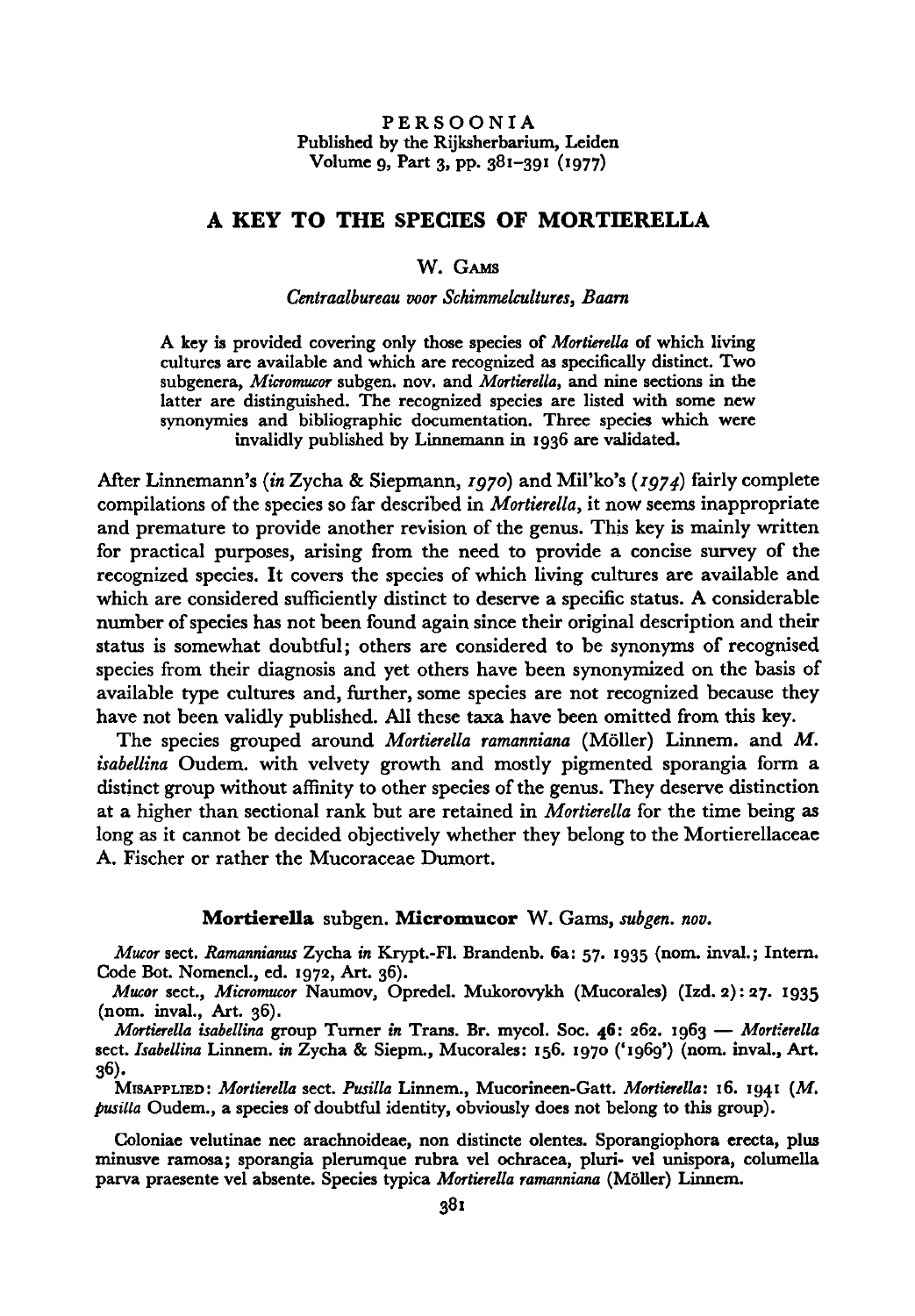Species of this subgenus show their characters most clearly on 2% malt extract agar. The monographic treatment of this group by Turner ( $1963$ ) provides a sound base for species delimitation, and her arrangement is followedwith some additions.

The other subgenus, *Mortierella*, is characterized by white, arachnoid colonies often with lobed or rosette patterns and mostly with a garlic-like odour. The morphological features of this group are described from cultures growing on soil extract agar or potato-carrot agar, as outlined by Gams (1970), and the arrangement in nine sections, proposed in that paper, has been retained.

While a considerable number of species remains doubtful and might eventually be elucidated when isolates become available which cannot be identified with this key, some old species have already been rediscovered recently and a number of new species has been added (Gams, 1976). The locations of the diagnoses and the first discoveries of zygospores of the recognized species, as well as some synonymies, are given at the end of this study.

#### KEY TO THE SUBGENERA, SECTIONS AND SOME ISOLATED SPECIES

| 1a. Colonies velvety, not exceeding 3 mm in height; sporangia mostly ochraceous or vina-<br>ceous, often with a small columella; without distinctive odour. subgen. Micromucor (I)                                                              |
|-------------------------------------------------------------------------------------------------------------------------------------------------------------------------------------------------------------------------------------------------|
| b. Aerial mycelium consisting of longer, ascendent or prostrate hyphae, white, cottony or<br>arachnoid; sporangia usually not pigmented, without or with a rudimentary columella;<br>mostly with a garlic-like odour subgen. Mortierella (II) 2 |
| 2a. Only chlamydospores present (recognizable as <i>Mortierella</i> by colony habit and odour) 3                                                                                                                                                |
| b. Sporangiophores and sporangia (sporangioles) present $\ldots \ldots \ldots \ldots$                                                                                                                                                           |
| 3a. Chlamydospores smooth-walled: no further species identification possible                                                                                                                                                                    |
| b. Chlamydospores ornamented, not exceeding 30 $\mu$ m diam. (if bigger, cf. M. alliacea) 4                                                                                                                                                     |
|                                                                                                                                                                                                                                                 |
| 4a. Chlamydospores covered with relatively few blunt spines up to $4 \times 1$ µm, terminal or                                                                                                                                                  |
| intercalary, mostly $15-26 \mu m$ diam.; homothallic. M. chlamydospora                                                                                                                                                                          |
|                                                                                                                                                                                                                                                 |
| 5a. Chlamydospores mostly terminal, sometimes intercalary, densely covered with straight<br>M. indohii<br>$1-2 \mu m$ long spines, mostly $14-21 \mu m$ diam.; heterothallic                                                                    |
| b. Chlamydospores mostly intercalary, sometimes terminal, with sometimes flexuous blunt<br>spines up to $5 \times 1$ µm, mostly $17-28$ µm diam.; zygospores unknown M. echinosphaera                                                           |
|                                                                                                                                                                                                                                                 |
|                                                                                                                                                                                                                                                 |
| b. Sporangiophores branched (at least sometimes) 9                                                                                                                                                                                              |
| 7a. Sporangiophores usually exceeding 200 µm in length Sect. Simplex (1)                                                                                                                                                                        |
| b. Sporangiophores less than 150 $\mu$ m in length 8                                                                                                                                                                                            |
| 8a. Sporangia, at least partly, many-spored; sporangiophores with distinctly widening base                                                                                                                                                      |
| (cf. also M. horticola in sect. Stylospora) Sect. Alpina (2)                                                                                                                                                                                    |
| b. Sporangia one-spored; very slender sporangiophores arising in dense rows from the                                                                                                                                                            |
| 9a. Sporangiophores racemosely branched with a thick main stem and thin, short branches                                                                                                                                                         |
| 10                                                                                                                                                                                                                                              |
| 11                                                                                                                                                                                                                                              |
| oa. Branches arising above the middle of the sporangiophore $\dots$ . Sect. Mortierella $(4)$<br>(if sporangiophores shorter than 100 $\mu$ m with strongly swollen base,<br>cf. Sect. Haplosporangium)                                         |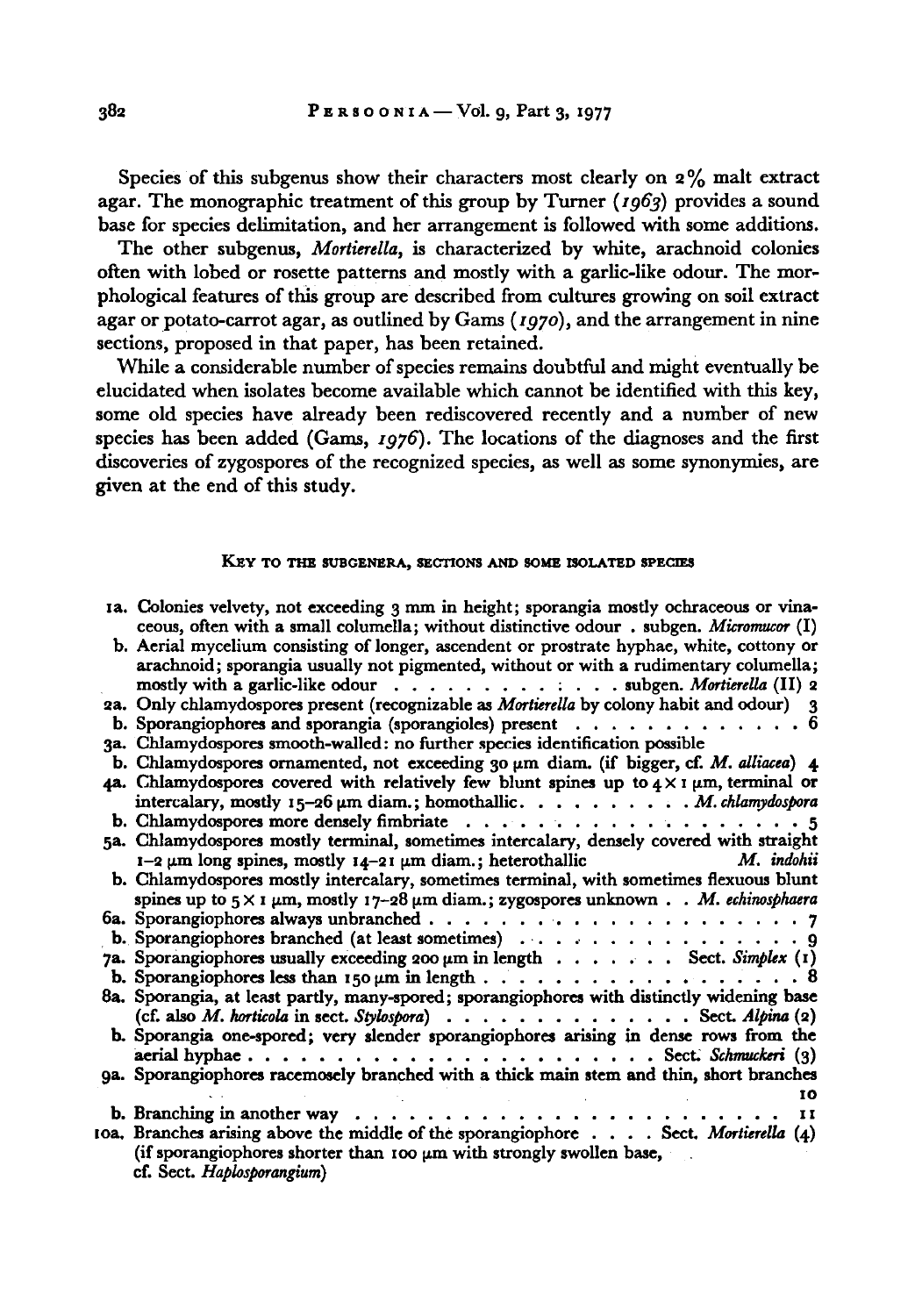| rob. Branches arising from the uppermost part of the sporangiophore in clusters from an<br>inflated region $\ldots$ , Sect. Actinomortierella $(5)$                                                                                                                                                                                                                                                                                                                                                                                             |
|-------------------------------------------------------------------------------------------------------------------------------------------------------------------------------------------------------------------------------------------------------------------------------------------------------------------------------------------------------------------------------------------------------------------------------------------------------------------------------------------------------------------------------------------------|
| 11a. Branches arising mainly from the lower part of the sporangiophore (basitonous). 12                                                                                                                                                                                                                                                                                                                                                                                                                                                         |
| b. Branches arising from the middle or upper part of the sporangiophore (mesotonous or                                                                                                                                                                                                                                                                                                                                                                                                                                                          |
|                                                                                                                                                                                                                                                                                                                                                                                                                                                                                                                                                 |
| 12a. Sporangia containing many, or at least several, smooth or ornamented spores<br>$\mathcal{L}(\mathcal{L}(\mathcal{L}(\mathcal{L}(\mathcal{L}(\mathcal{L}(\mathcal{L}(\mathcal{L}(\mathcal{L}(\mathcal{L}(\mathcal{L}(\mathcal{L}(\mathcal{L}(\mathcal{L}(\mathcal{L}(\mathcal{L}(\mathcal{L}(\mathcal{L}(\mathcal{L}(\mathcal{L}(\mathcal{L}(\mathcal{L}(\mathcal{L}(\mathcal{L}(\mathcal{L}(\mathcal{L}(\mathcal{L}(\mathcal{L}(\mathcal{L}(\mathcal{L}(\mathcal{L}(\mathcal{L}(\mathcal{L}(\mathcal{L}(\mathcal{L}(\mathcal{L}(\mathcal{$ |
| Sect. Hygrophila (6)                                                                                                                                                                                                                                                                                                                                                                                                                                                                                                                            |
| b. Sporangia one-spored, often ornamented Sect. Stylospora (7)                                                                                                                                                                                                                                                                                                                                                                                                                                                                                  |
| 13a. Sporangia many-spored; sporangiophores often bent upwards above an ascendent basal                                                                                                                                                                                                                                                                                                                                                                                                                                                         |
| part and with a minute columella Sect. Spinosa (8)                                                                                                                                                                                                                                                                                                                                                                                                                                                                                              |
| b. Sporangia one- or two-spored; sporangiophores short, with broad base, strongly tapered<br>in the middle part and arising in dense rows from the aerial hyphae                                                                                                                                                                                                                                                                                                                                                                                |
|                                                                                                                                                                                                                                                                                                                                                                                                                                                                                                                                                 |

Sect. Haplosporangium (9)

# I. Subgenus MICROMUCOR

| b. Sporangia many-spored $\ldots \ldots \ldots \ldots \ldots \ldots \ldots \ldots \ldots \ldots$   |
|----------------------------------------------------------------------------------------------------|
|                                                                                                    |
|                                                                                                    |
| 3a. Colonies shades of ochraceous-grey; spores slightly angular, $2-3 \mu m$ diam.; small          |
| chlamydospores scarcely produced M. isabellina                                                     |
| b. Colonies pink, russet or lilac $\ldots \ldots \ldots \ldots \ldots \ldots \ldots \ldots \ldots$ |
| 4a. Chlamydospores filled with lipid droplets, abundantly produced; sporangiophores always         |
|                                                                                                    |
|                                                                                                    |
| 5a. Sporangiophores slightly widened below the sporangium, sporangial wall mostly re-              |
| maining as a large collarette; small columella often present; spores angular, 2-3 µm               |
|                                                                                                    |
| b. Sporangiophores not widened below the sporangium, without a collarette; columella               |
| hardly developed; spores angular, 3-4 $\mu$ m diam. M. vinacea                                     |
| 6a. Spores angular; colonies somewhat brownish red. M. ramanniana var. angulispora                 |
| b. Spores rounded; colonies in other red to vinaceous shades 7                                     |
| 7a. Spores ellipsoidal; fungus requiring thiamin M. ramanniana var. ramanniana                     |
| b. Spores globose; fungus not requiring thiamin M. ramanniana var. autotrophica                    |

## II. Subgenus MORTIERELLA

# 1. Section SIMPLEX W. Gams

# in Nova Hedwigia 18: 37. 1970 ('1969')

| b. Sporangia unequal; partly many-spored, partly few- or one-spored $\dots \dots$ 9       |  |  |  |
|-------------------------------------------------------------------------------------------|--|--|--|
| 2a. Clusters of vesicles present near the base of the sporangiophores $\dots \dots \dots$ |  |  |  |
|                                                                                           |  |  |  |
| 3a. Spores globose, finely warted, 5-7 µm diam. M. globulifera                            |  |  |  |
| b. Spores ellipsoidal to cylindrical, smooth-walled $\ldots \ldots \ldots \ldots \ldots$  |  |  |  |
|                                                                                           |  |  |  |
|                                                                                           |  |  |  |
| 5a. Amoeba-like chlamydospores with irregular appendages present M. amoeboidea            |  |  |  |
|                                                                                           |  |  |  |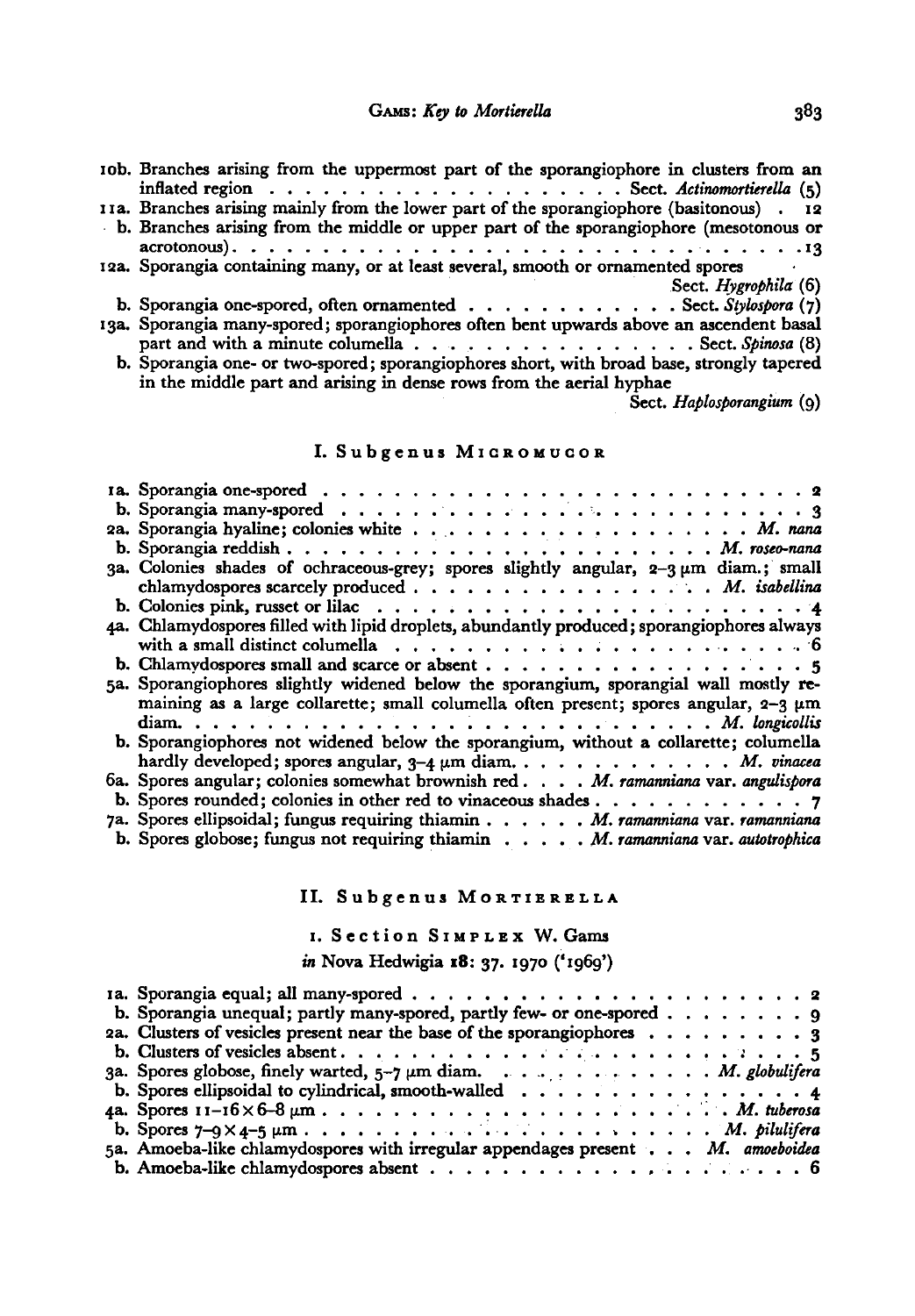6a. Sporangiophores markedly constricted below the sporangium; spores  $g$ -11 $\times$ 6-7  $\mu$ m M. strangulata

| b. Sporangiophores hardly constricted below the sporangium. $\ldots$ 7                     |  |
|--------------------------------------------------------------------------------------------|--|
| 7a. Columella conspicuous; spores globose, 2-3 µm diam cf. M. turficola (Sect. Hygrophila) |  |
|                                                                                            |  |
| 8a. Spores 5-6.5 × 3.5-4 $\mu$ m, smooth-walled. M. rostafinskii                           |  |

b. Spores  $10-20 \mu m$  diam., with strongly undulate outer membrane and angular outline

M. ornata

- 9a. Sporangiophores to 1000  $\mu$ m long and 70  $\mu$ m wide; spores subglobose, almost smoothwalled, about 10  $\mu$ m diam., formed in many-spored sporangia; in addition verrucose spores,  $12-25 \mu m$  diam., are formed in few-spored sporangia; chlamydospores absent
- M. simplex b. Sporangiophores to 600  $\mu$ m long and 30  $\mu$ m wide; spores subglobose, either 8-11  $\mu$ m diam., almost smooth-walled and formed in many-spored sporangia, or  $12-24 \mu m$  and coarsely verrucose and formed in one- or few-spored sporangia; chlamydospore-like hyphal swellings present M. angusta

#### 2. Section ALPINA Linnem.

#### Mucorineen-Gatt. Mortierella: 35. 1941

| 1a. Sporangia always one-spored, globose, finely echinulate cf. M. horticola (sect. Stylospora) |
|-------------------------------------------------------------------------------------------------|
|                                                                                                 |
|                                                                                                 |
|                                                                                                 |
| 3a. Fimbriate chlamydospores, 20-60(-120) µm diam., present M. alliacea                         |
| b. Only small, indistinct, smooth-walled chlamydospores occasionally present . M. alpina        |
|                                                                                                 |
|                                                                                                 |
| 5a. Spores 3-10 $\mu$ m diam; globose chlamydospores, 6-15 $\mu$ m diam., fairly numerous       |
| M. antarctica                                                                                   |
| b. Spores 3-5 µm diam.; chlamydospores absent or scanty and little differentiated, elongate     |
| M. globalpina                                                                                   |
|                                                                                                 |

3. Section SCHMUCKERI W. Gams

in Nova Hedwigia 18: 38. 1970 ('1969')

| b. Sporangia flattened, $10-15 \mu m$ diam.; sporangiophores mostly 20-50 $\mu m$ long |
|----------------------------------------------------------------------------------------|
| M. schmuckeri                                                                          |
| 2a. Sporangiophores $7-17 \mu m$ long; spores $5-6 \mu m$ diam. M. claussenii          |
| b. Sporangiophores $25-45 \mu m$ long; spores $7-12 \mu m$ diam. M. camargensis        |

### 4. Section MORTIERELLA

Syn.: Section Polycephala Linnem., Mucorineen-Gatt. Mortierella: 24. 1941

emend. W. Gams in Nova Hedwigia 18: 38. <sup>1970</sup> ('1969')

| 2a. Sporangia up to 5-spored; spores finely warty, $11 - 16 \mu m$ diam.; irregularly lobate |  |
|----------------------------------------------------------------------------------------------|--|
| chlamydospores present in the agar M. oligospora                                             |  |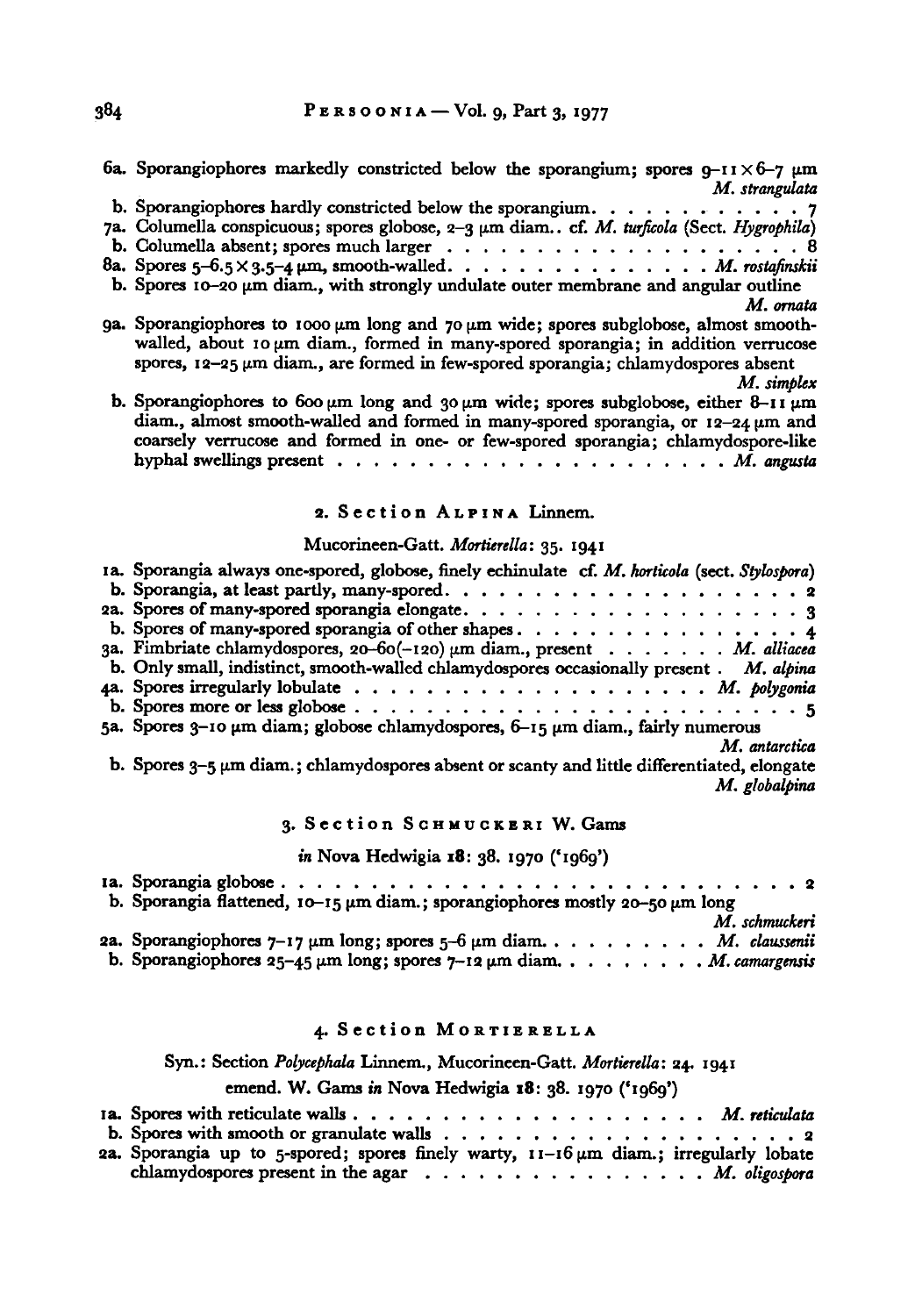| 2b. Sporangia many-spored; aerial chlamydospores regularly spinulose 3 |  |  |  |  |  |  |  |  |
|------------------------------------------------------------------------|--|--|--|--|--|--|--|--|
|                                                                        |  |  |  |  |  |  |  |  |
| b. Spores finely echinulate, $12-15 \mu m$ diam. M. echinulata         |  |  |  |  |  |  |  |  |

# 5. Section ACTINOMORTIERELLA (Chalabuda) W. Gams

in Nova Hedwigia 18: 38. 1970 ('1969')

ActinomortierellaChalabuda in Nov. Sist. niz. Rast. 1968: <sup>129</sup>

| 1a. Sporangiophores with an apical inflation from which short branches arise; chlamydo-                                                                                                                      |
|--------------------------------------------------------------------------------------------------------------------------------------------------------------------------------------------------------------|
| b. Sporangiophores without an apical inflation but with numerous short branches arising                                                                                                                      |
| close together in the uppermost part of the sporangiophore; chlamydospores present,                                                                                                                          |
| 2a. Apical inflation forming an apophysis bearing a terminal large sporangium and giving<br>rise to several narrow branches with smaller sporangia; spores ellipsoidal, $4-9 \times 3-6 \mu m$<br>M. ambigua |
| b. Inflation some distance below the terminal sporangium giving rise to numerous narrow                                                                                                                      |
| branches; spores globose, 8.5-10 µm diam. M. capitata                                                                                                                                                        |
| 6. Section Hygrophila Linnem.                                                                                                                                                                                |
| Mucorineen-Gatt. Mortierella: 45. 1941                                                                                                                                                                       |
| emend. W. Gams in Nova Hedwigia 18: 39. 1970 ('1969)'                                                                                                                                                        |
| 1a. Sporangiophores not exceeding 120 $\mu$ m in length; spores more or less globose 2                                                                                                                       |
| b. Sporangiophores longer or spores ellipsoidal-cylindrical 5                                                                                                                                                |
| 2a. Sporangiophores with branches arising almost from the same point very close to the base;                                                                                                                 |
| sporangia few-spored; spores $4.5-12 \mu m$ diam., finely verrucose                                                                                                                                          |
| cf. M. verticillata (sect. Stylospora)<br>(If spores larger than 12 $\mu$ m diam., cf. M. hyalina)                                                                                                           |
| b. Sporangiophores with branches arising at different levels; sporangia many-spored. . 3                                                                                                                     |
| 3a. Spores 4-7(-10) um diam.; chlamydospores absent M. minutissima                                                                                                                                           |
| b. Spores not exceeding $4 \mu m$ diam.; chlamydospores present. 4                                                                                                                                           |
| 4a. Chlamydospores globose, 20-100(-300) um diam.; spores 2-3 um diam. M. macrocystis                                                                                                                        |
| b. Chlamydospores consisting of widened hyphal branches of irregular shape; spores                                                                                                                           |
|                                                                                                                                                                                                              |
| 5a. Chlamydospores aggregated in rows or clusters. 6                                                                                                                                                         |
|                                                                                                                                                                                                              |
| 6a. Sporangiophores with an inflation below the sporangium; spores more or less globose,                                                                                                                     |
| b. Sporangiophores not inflated apically; spores ellipsoidal to cylindrical $\dots \dots$                                                                                                                    |
|                                                                                                                                                                                                              |
| b. Spores with a double membrane, $3.5-8 \times 2.0-3.3 \mu m$ M. parazychae                                                                                                                                 |
| 8a. Chlamydospores usually exceeding 20 $\mu$ m diam. 9                                                                                                                                                      |
|                                                                                                                                                                                                              |
| 9a. Spores globose, 6-10 µm diam., minutely striate; chlamydospores 50-100 µm diam.,                                                                                                                         |
| covered with short fimbriate hyphae M. sclerotiella                                                                                                                                                          |
| b. Spores ellipsoidal or reniform, smooth-walled 10                                                                                                                                                          |
| 10a. Spores irregularly reniform, $18-26 \times 8-12 \mu m$ ; chlamydospores 40-60 $\mu$ m diam.<br>M. armillariicola                                                                                        |
|                                                                                                                                                                                                              |
|                                                                                                                                                                                                              |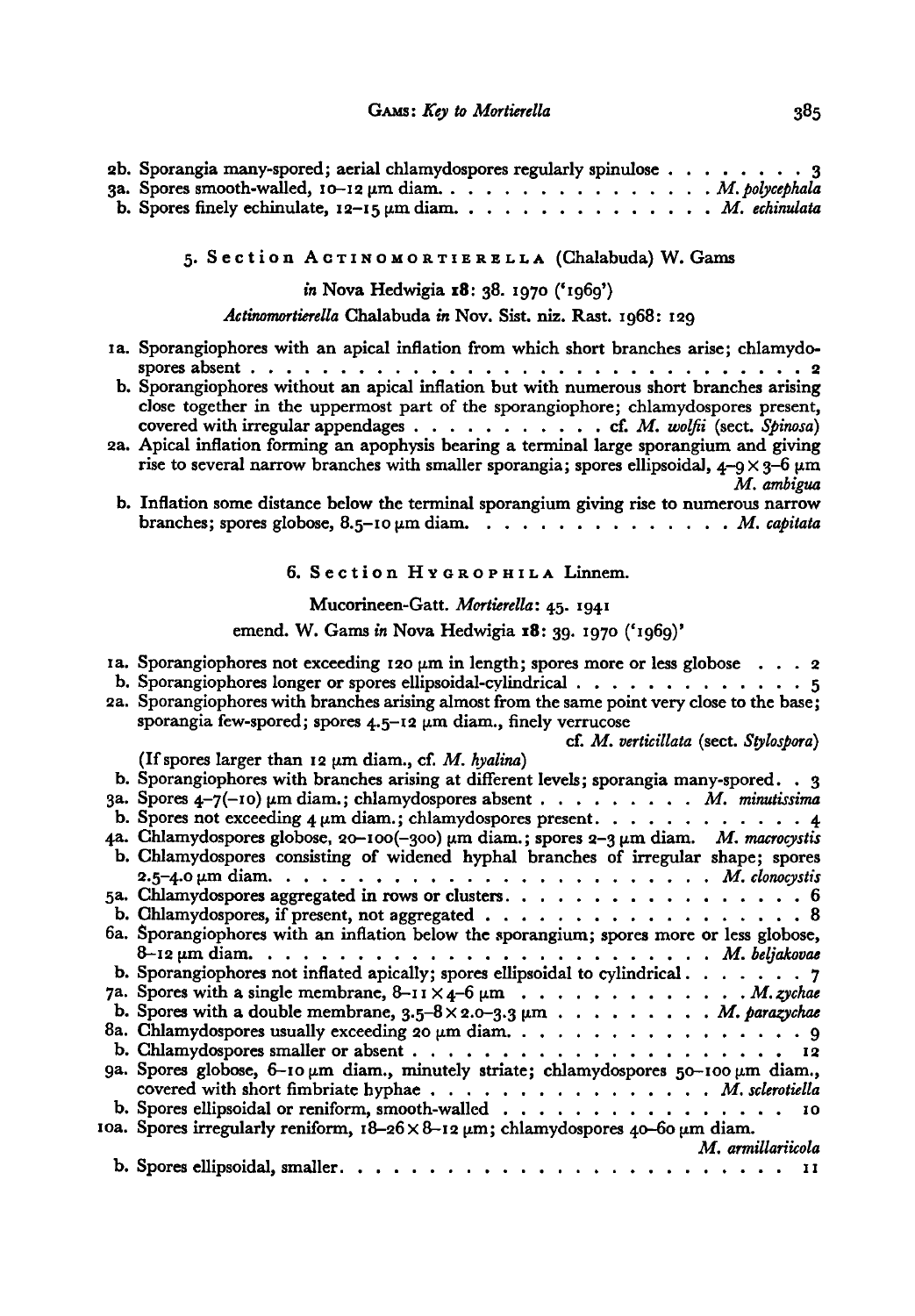| 11a. Spores short-ellipsoidal, 14-16×9-11 μm; chlamydospores 35-50 μm diam., thick- and                                                                                                                                                                                                                                               |
|---------------------------------------------------------------------------------------------------------------------------------------------------------------------------------------------------------------------------------------------------------------------------------------------------------------------------------------|
| b. Spores ellipsoidal-fusiform, $5.5-8.5 \times 2.0-3.0 \mu m$ ; chlamydospores to 40 $\mu$ m diam.,<br>thin-walled, sometimes with papillate appendages $\ldots$ , M. elongatula                                                                                                                                                     |
|                                                                                                                                                                                                                                                                                                                                       |
|                                                                                                                                                                                                                                                                                                                                       |
| 13a. Spores completely or almost smooth-walled 14                                                                                                                                                                                                                                                                                     |
|                                                                                                                                                                                                                                                                                                                                       |
| b. Spores with distinctly ornamented wall $\ldots$ , $\ldots$ , $\ldots$ , $\ldots$ , $\ldots$ , $\ldots$ , $\ldots$ , $\ldots$ , $\ldots$ , $\ldots$ , $\ldots$ , $\ldots$ , $\ldots$ , $\ldots$ , $\ldots$ , $\ldots$ , $\ldots$ , $\ldots$ , $\ldots$ , $\ldots$ , $\ldots$ , $\ldots$ , $\ldots$ , $\ldots$ , $\ldots$ , $\ldots$ |
|                                                                                                                                                                                                                                                                                                                                       |
| 15a. Sporangiophores with apophysis-like inflation; spores smooth-walled, 8-12 um diam.;                                                                                                                                                                                                                                              |
|                                                                                                                                                                                                                                                                                                                                       |
|                                                                                                                                                                                                                                                                                                                                       |
| b. Sporangiophores without any inflation; spores minutely roughened,                                                                                                                                                                                                                                                                  |
| $8-25$ µm diam.; chlamydospores formed solitarily M. hyalina                                                                                                                                                                                                                                                                          |
| 16a. Sporangiophores 320- over 500 $\mu$ m long; spores 8-10(-14) $\mu$ m diam., echinulate                                                                                                                                                                                                                                           |
| M. echinula                                                                                                                                                                                                                                                                                                                           |
| b. Sporangiophores $60-160(-260)$ µm long; spores $6-12(-16)$ µm diam., verrucose                                                                                                                                                                                                                                                     |
| M. verrucosa                                                                                                                                                                                                                                                                                                                          |
| 17a. Spores crescent-shaped, 15-20×5-9 µm. M. selenospora                                                                                                                                                                                                                                                                             |
|                                                                                                                                                                                                                                                                                                                                       |
| 18a. Sporangiophores 2-3 mm long, $18-20 \mu m$ wide at the base; spores $5-10 \times 3-5 \mu m$ ;                                                                                                                                                                                                                                    |
| b. Sporangiophores shorter and/or more slender and/or spores smaller 19                                                                                                                                                                                                                                                               |
| 19a. Sporangiophores with 8-14 $\mu$ m wide apophysis-like inflation; spores 8-12(-17) × 4-5                                                                                                                                                                                                                                          |
| $(-7)$ $\mu$ m $\ldots$ $\ldots$ $\ldots$ $\ldots$ $\ldots$ $\ldots$ $\ldots$ $\ldots$ $\ldots$ $\ldots$ $M$ . kuhlmanii                                                                                                                                                                                                              |
|                                                                                                                                                                                                                                                                                                                                       |
| 20a. Homothallic species with numerous naked zygospores produced on malt extract agar;                                                                                                                                                                                                                                                |
| spores fusiform with rounded ends, $9-14 \times 3-6 \mu m$ ; chlamydospores absent M. epigama                                                                                                                                                                                                                                         |
| b. Heterothallic species or zygospores unknown; spores ellipsoidal to cylindrical. $\therefore$ 21                                                                                                                                                                                                                                    |
| 21a. Sporangiophores usually with a rather long (to 600 µm) and mostly 10-12 µm wide,                                                                                                                                                                                                                                                 |
| unbranched basal portion; spores $3.5-4 \times 2.0-2.5 \mu m$ cf. M. jenkinii (sect. Spinosa)                                                                                                                                                                                                                                         |
| b. Sporangiophores branched near the base and/or spores larger and/or more slender 22                                                                                                                                                                                                                                                 |
| 22a. Sporangiophores $100-200(-400)$ µm long; spores $6-9 \times 3.0-4.5$ µm; chlamydospores                                                                                                                                                                                                                                          |
|                                                                                                                                                                                                                                                                                                                                       |
| 23                                                                                                                                                                                                                                                                                                                                    |
| 23a. Sporangiophores up to 1 mm and longer, at the base usually not exceeding $6 \mu m$ diam.                                                                                                                                                                                                                                         |
| branching in the middle; spores $4.5 - 8 \times 3 - 5 \mu m$ M. dichotoma                                                                                                                                                                                                                                                             |
|                                                                                                                                                                                                                                                                                                                                       |
| b. Sporangiophores mostly not exceeding 400 $\mu$ m, 5-15 $\mu$ m wide at the base and 1.5-3.5 $\mu$ m                                                                                                                                                                                                                                |
| at the tip, with typically basitonous ramification; spores $7-13(-16) \times 3.5-7 \mu m$                                                                                                                                                                                                                                             |
| M. elongata                                                                                                                                                                                                                                                                                                                           |

### 7. Section STYLOSPORA Linnem.

#### Mucorineen-Gatt. Mortierella: 20. <sup>1941</sup>

1a. Sporangiophores always unbranched; sporangia  $7-12 \mu m$  diam., minutely spinulose M. horticola b. Sporangiophores basitonously branched . . <sup>2</sup> 2a. Sporangia with reticulate walls  $\ldots$ ...................... M. stylospora b. Sporangia with spinulose or smooth walls  $\ldots$ ,  $\ldots$ ,  $\ldots$ ,  $\ldots$ ,  $\ldots$ ,  $\frac{3}{4}$ 3a. Sporangiophores 5-7 pm wide at the base, strongly tapering in the middle part to  $1.0-1.8 \mu m$  at the tip; sporangia echinulate,  $8-18 \mu m$  diam.  $\ldots \ldots \ldots$  M. lignicola b. Sporangiophores tapering gradually to  $1.5-3.0 \mu m$  at the tip  $\ldots \ldots \ldots \ldots$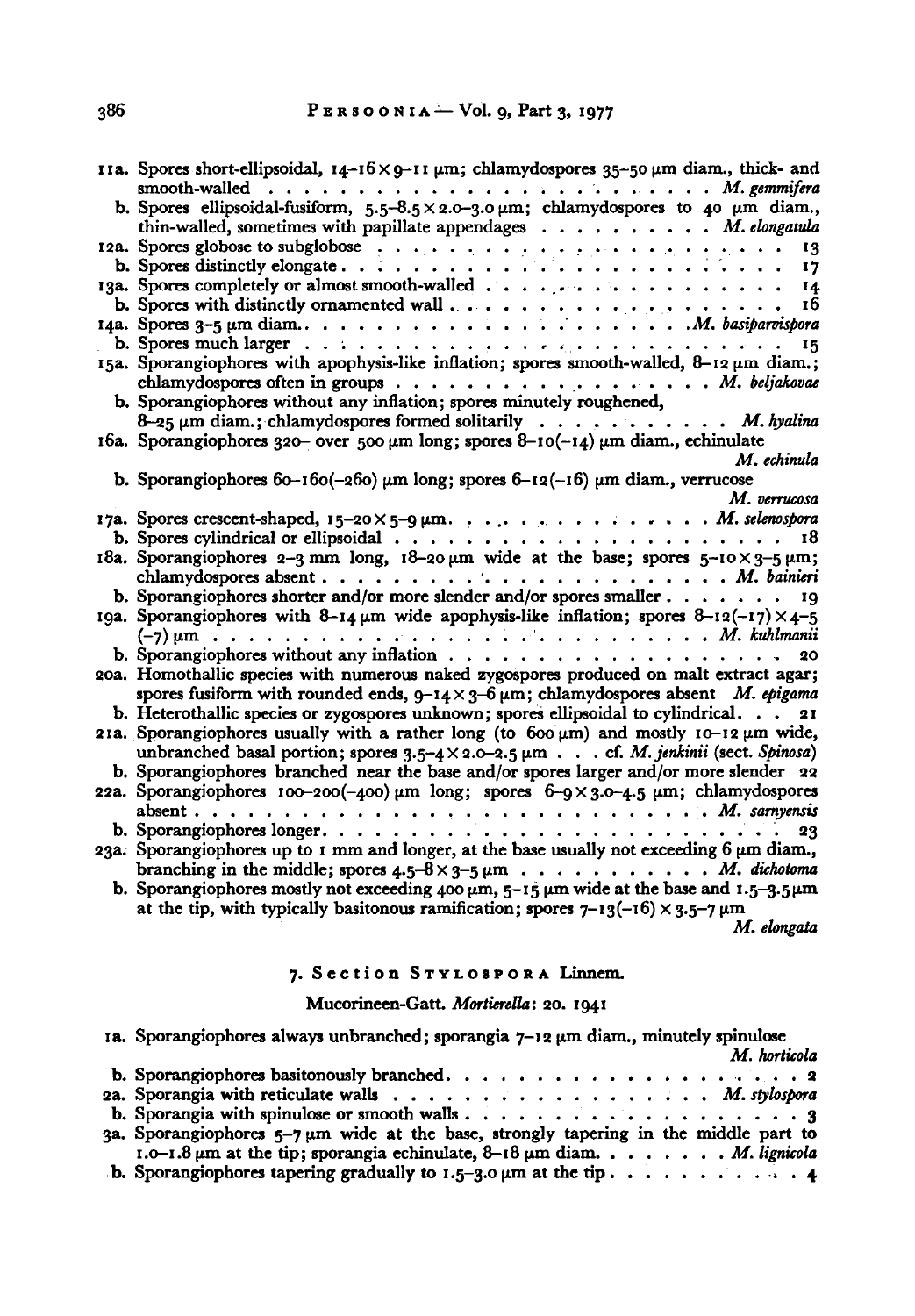| 4a. Sporangia smooth-walled, $10-25 \mu m$ diam. M. zonata                                  |
|---------------------------------------------------------------------------------------------|
|                                                                                             |
| 5a. Sporangia finely spinulose, always one-spored, with the outermost layer firmly attached |
|                                                                                             |
| b. Sporangia often few-spored; spores irregularly warty, with a loose outer layer           |
| M. verticillata                                                                             |

### 8. Section SPINOSA Linnem.

### Mucorineen-Gatt. Mortierella: 52. <sup>1941</sup> emend. W. Gams in Nova Hedwigia 18: 39. <sup>1970</sup> ('1969')

| 1a. Sporangiophores generally not exceeding 200 $\mu$ m in length. 2                                                  |
|-----------------------------------------------------------------------------------------------------------------------|
|                                                                                                                       |
| 2a. Spores globose, $18-25 \mu m$ diam., with a double membrane M. acrotona                                           |
|                                                                                                                       |
| 3a. Chlamydospores constantly absent; spores $3-4 \mu m$ diam. M. pulchella                                           |
|                                                                                                                       |
| b. Chlamydospores scarcely produced, lemon-shaped, about $6 \mu m$ diam.; spores $4-7(-10)$                           |
| $\mu$ m diam.<br>4a. Sporangiophores with umbellate branches arising from the same level; spores plano-               |
|                                                                                                                       |
|                                                                                                                       |
| b. Sporangiophores with branches inserted at different levels; spores of other shapes 5                               |
| 5a. Spores globose to subglobose $\dots \dots \dots \dots \dots \dots \dots \dots \dots \dots \dots$                  |
| b. Spores ellipsoidal to cylindrical $\ldots \ldots \ldots \ldots \ldots \ldots \ldots \ldots \ldots \ldots \ldots 8$ |
|                                                                                                                       |
|                                                                                                                       |
| 7a. Sporangiophores often exceeding $r$ cm in length; spores more than $r \circ \mu m$ diam.                          |
| M. nantahalensis                                                                                                      |
|                                                                                                                       |
| b. Sporangiophores 200-800 $\mu$ m long; spores less than 10 $\mu$ m diam. M. gamsii                                  |
| 8a. Chlamydospores densely covered with blunt spines; spores $4.0 - 5.5 \times 2.0 - 3.0 \mu m$<br>M. fimbricystis    |
| b. Chlamydospores if present, smooth-walled or irregularly lobate. $\dots \dots \dots$                                |
| 9a. Spores not exceeding 5.5 µm in length; chlamydospores regularly globose, lemon-shaped,                            |
|                                                                                                                       |
| b. Spores larger; chlamydospores bearing irregularly lobate appendages II                                             |
| oa. Chlamydospores absent or tardily produced and lemon-shaped; sporangiophores 400                                   |
| to more than 1500 $\mu$ m tall; spores 3.5-4.0(-5.0) $\times$ 2.0-2.5 $\mu$ m. <i>M. jenkinii</i>                     |
| b. Chlamydospores abundantly produced, globose, 20-60 µm diam., thick-walled; spor-                                   |
| angiophores usually not exceeding 300 $\mu$ m; spores 3-4 × 1.2-2.0 $\mu$ m M. cystojenkinii                          |
| IIa. Sporangia leaving a pronounced collarette; spores with a double membrane M. wolfin                               |
| b. Sporangia not leaving a collarette but with a trace of a columella; spores with a single                           |
|                                                                                                                       |
|                                                                                                                       |
|                                                                                                                       |

# 9. Section HAPLOSPORANGIUM (Thaxt.) W. Gams

### in Nova Hedwigia 18: 40. 1970 ('1969') Haplosporangium Thaxt. in Bot. Gazette 58: 362. 1914.

Sporangia one- or two-spored M. bisporalis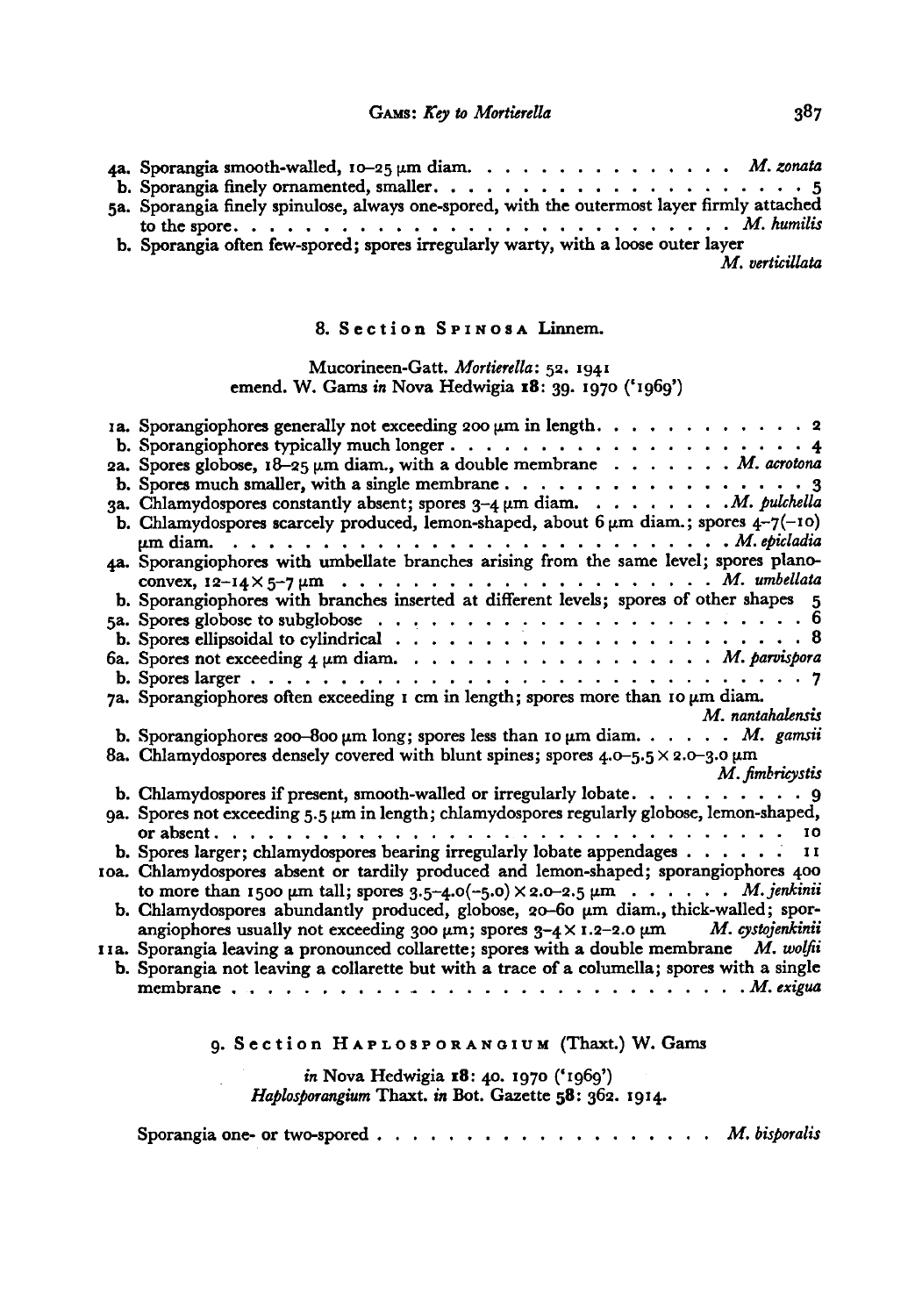#### THE RECOGNIZED SPECIES OF MORTIERELLA

Epithets in alphabetical order with references to the first descriptions, some important redescriptions and first descriptions of zygospores  $(Z<sub>1</sub>)$ , followed by facultative synonyms  $(S<sub>1</sub>)$ . Other information is to be found in Zycha & Siepmann ( $1970$ ), Mil'ko ( $1974$ ) and Linnemann  $(1941).$ 

acrotona W. Gams in Persoonia 9: 133. 1976.

alliacea Linnem., in Zentbl. Bakt. ParasitKde (II. Abt.) 107: 225. 1953.

alpina Peyron., Germi atmosferici, Diss. Padova: 17. 1913. Z.: Kuhlman in Mycologia 67: 674. 1975-

S.: M. renispora Dixon-Stewart in Trans. Br. mycol. Soc. 17: 214. 1932. Z.: ibid.

M. thaxteri Bjorling in Bot. Notiser 1936: 116.

M. monospora Linnem. in Flora 130: 210. 1936 (nom. inval., Art. 36).

M. acuminata Linnem., Mucorineen-Gatt. Mortierella: 21. 1941.

ambigua B. S. Mehrotra in Mycologia 55: 291. 1963.

amoeboidea W. Gams in Persoonia 9: 116. 1976.

angusta (Linnem.) W. Gams in Ber. naturw.-med. Ver. Innsbruck 53: 73. 1963. - M. polycephala var. angusta Linnem., Mucorineen-Gatt. Mortierella: 29. 1941.

antarctica Linnem. apud Zycha & Siepmann, Mucorales: 198. 1970 ('1969') ex Linnem. in Nova Hedwigia 19: 565. 1971 ('1970').

armillariicolaW. Gams in Persoonia 9: 128. 1976.

bainieri Cost. in Bull. Soc. mycol. Fr. 4: 150. 1889; Z.: Kuhlman in Mycologia 64: 325. 1972. basiparvispora W. Gams & Grinbergs in Persoonia 9: 130. 1976.

beljakovae Milko in Nov. Sist. niz. Rast. 1973: 83; Gams in Persoonia 9: 124. 1976. Z.: Kuhlman in Mycologia  $64: 325. 1972$  (as M. 'candelabrum').

bisporalis (Thaxt.) Björling in Bot. Notiser 1936: 126. — Haplosporangium bisporale Thaxt. in Bot. Gaz. 58: 363. 1914.

S.: M. decipiens (Thaxt.) Björling in Bot. Notiser 1936: 126. — Haplosporangium decipiens Thaxt. in Bot. Gaz. 58: 364. 1914.

camargensis W. Gams & R. Moreau in Annls Univ. Besançon (Sér. 2) 3: 103. 1960. — Haplo sporangium gracile Nicot in Bull, trimest. Soc. mycol. Fr. 73: 87. 1957.

capitata March. in Bull. Soc. r. Bot. Belg. 29: 134. 1891. Embree in Trans. Br. mycol. Soc. 46: 560. 1963.

S.: M. vesiculosa B. S. Mehrotra & al. in Mycologia 55: 295. 1963.

chlamydospora (Chesters) Plaats-Niterink in Persoonia 9: 91. 1976. — Azygozygum chlamydosporum Chesters in Trans. Br. mycol. Soc. 18: 213. 1933. Z.:Chesters, 1. c.; van der Plaats-Niterink & al., 1. c.

- claussenii Linnem. in Arch. Mikrobiol. 30: 265. 1958.
- clonocystis W. Gams in Persoonia 9: 132. 1976.

cystojenkinii W. Gams & Veenbaas-Rijks in Persoonia 9: 137. 1976.

dichotoma Linnem. in Flora 130: 215. 1936 (nom. inval., Art. 36).

M. dichotoma Linnem. exW. Gams, spec. nov.Mortierellae elongatae Linnem. similis, sed sporangiophoris angustioribus, cito procumbentibus, 200 — amplius 750 µm longis, e 5-6  $(-10)$  µm sursum ad 2-4 µm angustatis, irregulariter quasi dichotomice ramosis differt. Sporangia 20-40 µm diam., dilapsa collare minimum relinquunt. Sporangiosporae ellipsoideae vel breviter cylindricae, plerumque  $4-7\times2.5-4$  µm. Chlamydosporae elongatae vel irregulares,  $5-10 \mu m$  diam. Typus: CBS 221.35, isolatus ex excrementis murinis prope Marburgum in Germania a G. Linnemann. Nov. 1933.

echinosphaera Plaats-Niterink in Persoonia 9: 91. 1976.

echinula Linnem. in Zentbl. Bakt. ParasitKde (II. Abt.) 107: 229. 1953; Gams in Persoonia 9: 117. 1976.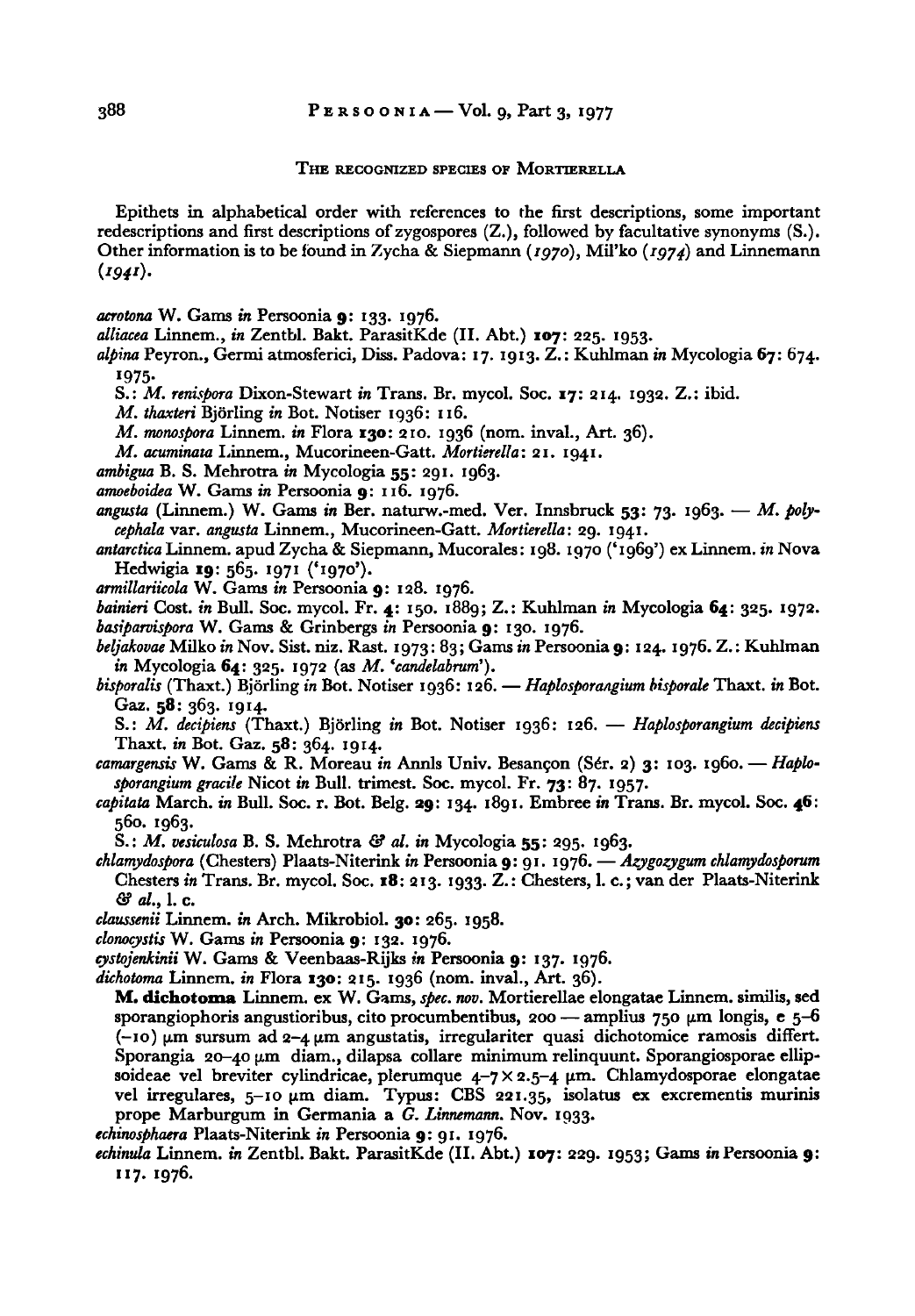echinulata Harz in Bull. Soc. imp. Nat. Moscou 44:  $145. 1871. - M.$  polycephala var. echinulata (Harz) Linnem., Mucorineen-Gatt. Mortierella: 30. 1941.

elongata Linnem., Mucorineen-Gatt. Mortierella: 43. 1941. Z.: Gams & al. in Trans. Br. mycol. Soc. 58: 5. 1972.

elongatula W. Gams & Domsch in Persoonia 9: 119. 1976.

epicladia W. Gams & Emden in Persoonia 9: 133. 1976.

epigama W. Gams & Domsch in Trans. Br. mycol. Soc. 58: 11. 1972. Z.: ibid.

exigua Linnem., Mucorineen-Gatt. Mortierella: 44. 1941.

S.: M. indica B. S. Mehrotra in Indian Phytopath. 13: 68. 1960.

M. sterilis B. S. Mehrotra & B. R. Mehrotra in Zentbl. Bakt. ParasitKde, (II. Abt.) 118: 178. 1964. — M. spinosa Linnem. var. sterilis  $(B, S, M<sub>en</sub>)$  B. R. Mehrotra) Mil'ko, Opredel. mukoral., Gribov: 79. 1974.

M. spinosa sensu Milko, Opredel. mukoral. Gribov: 78. 1974.

fimbricystis W. Gams in Persoonia 9: 138. 1976.

gamsii Mil'ko, Opredel. mukoral. Gribov: 76. 1974. Z.: Kuhlman in Mycologia 67: 680. 1975. S.: M. spinosa Linnem. in Flora 130: 214. <sup>1936</sup> (nom. inval., Ait. 36).

? M. mutabilis Linnem., Mucorineen-Gatt. Mortierella: 51. 1941.

M. candelabrum Tiegh. & LeMonn. sensu Gams in Nova Hedwigia  $18: 12. 1970$  ('1969').

gemmifera M. 'Ellis' in Trans. Br. mycol. Soc. 24: 95. 1940. Gams in Persoonia 9: 121. 1976. Z.: Ellis (1. c.).

S.: M. 'Ellis' Linnem., Mucorineen-Gatt. Mortierella: 44. 1941.

globalpina W. Gams & Veenbaas-Rijks in Persoonia 9: 113. 1976.

globulifera Rostrup in Dansk bot. Ark.  $a(5)$ : 2. 1916; Turner in Trans. Br. mycol. Soc. 39: 291. 1956. Z.: Kuhlman in Mycologia 64: 325. 1972.

S.: M. ericetorum Linnem. in Zentbl. Bakt. ParasitKde( II.Abt.) 107: 228. 1953.

horticola Linnem., Mucorineen-Gatt. Mortierella: 21. 1941.

humilis Linnem. in Flora 130: 209. 1936 (nom. inval., Art. 36). Z.: Chien  $\mathcal G$  al. in Mycologia 66: 118. 1974.

M. humilis Linnem. ex W. Gams, spec. nov. Coloniae rapide crescunt et fortiter oient. Sporangiophora basitone  $\pm$  ramosa, 50-200  $\mu$ m longa, e 2-4 sursum ad circa 1  $\mu$ m angustata. Sporangia constanter monospora,  $6-15 \mu m$  diam., pariete externo verruculoso firme adhaerente, dilapsa nonnumquam collare minutum relinquunt. Species heterothallica; zygosporae inter hyphas compatibiles appropinquantes formantur, hyalinae, leves nec involutae; pariete 2-6  $\mu$ m crasso circumdatae, (34-)46(-62)  $\mu$ m diam.; alteri suspensores ad diametrum zygosporae similem inflati. Chlamydosporae absunt. Typus: CBS 222.35, isolatus <sup>e</sup> terra prope Marburgum in Germania, a G. Linnemann, 1934.

hyalina (Harz) W. Gams in Nova Hedwigia 18: 13. 1970 ('1969'). — Hydrophora hyalina Harz in Bull. Soc. imp. Nat. Moscou 44: 144. 1871.

S.: M. candelabrum var. minor Grove in J. Bot. Lond. 23: 131. 1885.

M. hygrophila Linnem. in Flora 130: 212. 1936 (nom. inval., Art. 36).

indohii Chien in Mycologia 66: 115. 1974. Z.: Chien & al., l. c.

isabellina Oudem. in Archs. néerl. Sci. (Sér. 2)  $7: 276.$  1902.

S.: ? M. humicola Oudem. in Archs. néerl. Sci. (Sér. 2) 7: 276. 1902.

M. atrogrisea Beyma in Verh. K. Ned. Akad. Wet. (Natuurk.) Sect. 2, 26: 24. 1928.

? M. fusca Wolf in Zentbl. Bakt. ParasitKde (II. Abt.) 107: 534. 1954.

jenkinii (A. L. Sm.) Naumov, Opredel. Mukorovych (Mucorales) (Ed. 2): 97. 1935. — M. bainieri Cost. var. jenkinii A. L. Sm. in J. Bot., Lond. 36: 180. 1898. Gams in Persoonia 9: 135- 1976.

kuhlmanii W. Gams in Persoonia 9: 122. 1976. Z.: Kuhlman in Mycologia 64: 325. <sup>1972</sup> (as M. 'elongata').

lignicola (G. W. Martin) W. Gams & R. Moreau in Annls scient. Univ. Besançon (Ser. 2) 3: 1001. (2011) Indianally 110 Samb to the research in France Science States 2008, 1937.<br>103. 1960. — Haplosporangium lignicola G. W. Martin in Mycologia 29: 618. 1937. S.: M. sepedonioides Linnem., Mucorineen-Gatt. Mortierella: 23. 1941.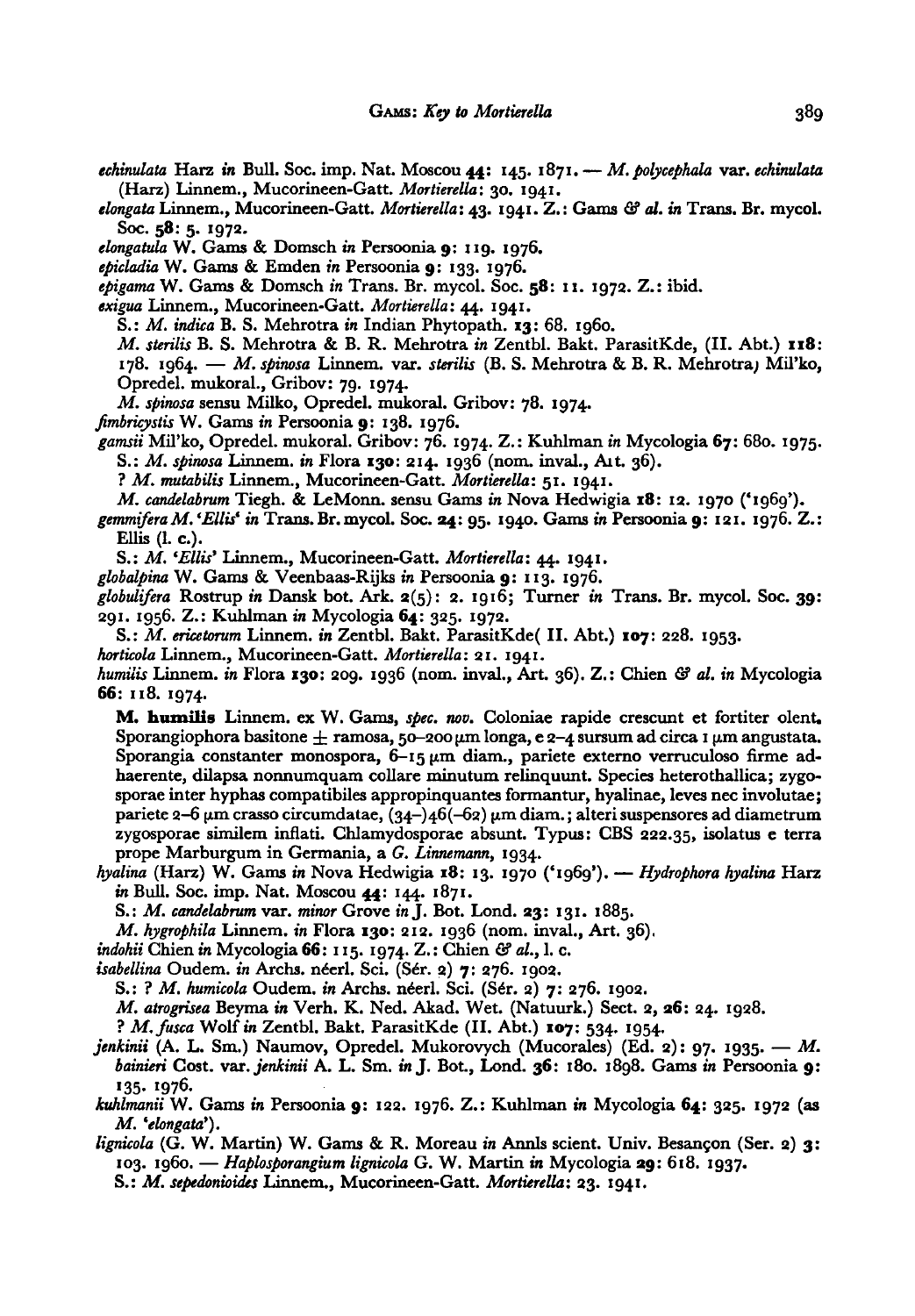longicollis Dixon-Stewart in Trans. Br. mycol. Soc. 17: 214. 1932.

- macrocystis W. Gams in Nova Hedwigia 3: 69. 1961. M. microspora Wolf var. macrocystis (W. Gams) Linnem. apud Zycha & Siepm., Mucorales: 208. <sup>1970</sup> ('1969').
- minutissimaTiegh. in Annls Sci. nat. (Bot.) VI4: 385. 1876. Z.: Kuhlman in Mycologia 64: 325. 1972.
- nana Linnem., Mucorineen-Gatt. Mortierella: 16. 1941.
- S.: M. alba Manka & Gierczak in Pr. Kom. Nauk. roln. Leśn., Poznań 9: 17. 1961.
- nantahalensis Chien in Mycologia 63: 826. 1971.
- oligospora Bjorling in Bot. Notiser 1936: 121.
- ornata W. Gams 1978, in preparation.
- parazychae W. Gams in Persoonia 9: 126. 1976.
- parvispora Linnem., Mucorineen-Gatt. Mortierella: 53- I 94I Z.: Gams & Williams in Nova Hedwigia 5: 347. 1963.
	- S.: M. gracilis Linnem., Mucorineen-Gatt. Mortierella: 38. 1941.
- pilulifera Tiegh. in Annls Sci. nat. (Bot.) VI 1: 105. 1875.
- polycephala Coemans in Bull. Acad. r. Belg. (Cl. Sei.) II 15: 536. 1863. Turner & Pugh in Trans. Br. mycol. Soc. 44: 246. 1961. Z.: Dauphin in Annls Sei. nat. (Bot.) IX 8: 47. 1908.
	- S.: M. crystallina Harz in Bull. Soc. imp. Nat. Moscou 44: 145. 1871.
	- M. vantieghemii Bachm. in Jb. wiss. Bot. 34: 279. 1900.
	- M. canina Dauphin in Annls Sci. nat. (Bot.) IX 8: 29. 1908.
	- M. raphani Dauphin in Annls Sci. nat. (Bot.) IX 8: 30. 1908.
	- M. lemonnieri Vuill. in Bull. trimest. Soc. mycol. Fr. 34: 41. 1918.
- polygonia W. Gams & Veenbaas-Rijks in Persoonia 9: 114. 1976.
- pulchella Linnem., Mucorineen-Gatt.Mortierella:4i. 1941. Z.: Kuhlman in Mycologia 64: 325. 1972.
	- S.: M. sossauensis Wolf in Zentbl. Bakt. ParasitKde (II. Abt.) 107: 533. 1954.
	- ? M. microspora Wolf, 1. c.: 528. 1954.
- ramanniana (Möller) Linnem. var. ramanniana, Mucorineen-Gatt. Mortierella: 19. 1941. Mucor ramannianus Möller in Z. Forst- u. Jagdw. 35: 321. 1903.
- ramanniana var. angulispora (Naumov) Linnem., Murocineen-Gatt. Mortierella: 19. 1941. Mucor angulisporus Naumov, Opredel. Mukorovych (Mucorales) (Ed. 2): 30. 1935.
- ramanniana var. autotrophica E. H. Evans in Trans. Br. mycol. Soc. 56: 214. 1971.
- reticulata Tiegh. & LeMonn. in Annls Sci. nat. (Bot.) V 17: 350. 1873.

roseo-nana W. Gams & Gleeson in Persoonia 9: 112. 1976.

- rostafinskii Bref., Unters. GesGeb. Mykol. 4: 81. 1881. Kuhlman & Hodges in Mycologia 64: 92. 1972. Z.: Brefeld, 1. c.
- samyensis Mil'ko in Nov. Sist. niz. Rast.: 87. 1973. Gams in Persoonia 9: 119. 1976.
- S.: ?M. fatshederae Linnem. apud Zycha & Siepmann, Mucorales: 205. <sup>1970</sup> ['1969'] (nom. inval., Art. 37).
- schmuckeri Linnem. in Arch. Mikrobiol. 30: 263. 1958.
- sclerotiella Mil'ko in Nov. Sist. niz. Rast.: 160. 1967. Gams in Persoonia 9: 126. 1976.
- selenospora W. Gams in Persoonia 9: 128. 1976.
- simplex Tiegh. & LeMonn. in Annls Sci. nat. (Bot.) V 17: 350. 1873.
- strangulata Tiegh. in Annls Sci. nat. (Bot.) VI 1: 102. 1875. Kuhlman & Hodges in Mycologia 64: 92. 1972.
- stylospora Dixon-Stewart in Trans. Br. mycol. Soc. 17: 218. 1932.
- tuberosa Tiegh. in Annls Sci. nat. (Bot.) VI 1: 106. 1875.
- turficola Ling Yong in Revue gén. Bot. 42: 743. 1930. Gams & Hooghiemstra in Persoonia 9: 141. 1976. Z.: Gams & Hooghiemstra, 1. c.
- umbellata Chien in Mycologia 64: 99. 1972.
- verrucosa Linnem. in Zentbl. Bakt. ParasitKde (II. Abt.) 107: 227. 1953. Gams in Persoonia 9: 118. 1976.